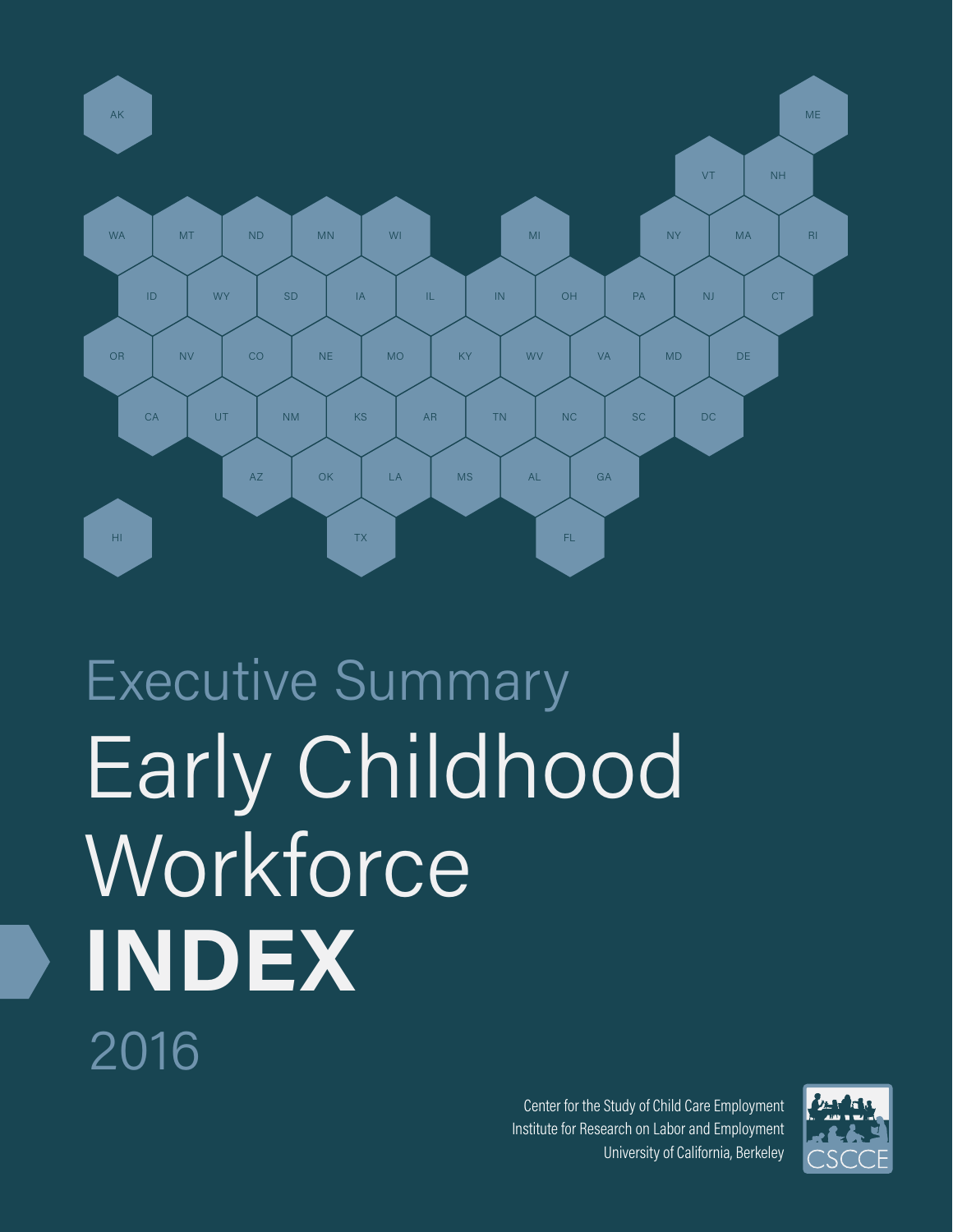

Center for the Study of Child Care Employment Institute for Research on Labor and Employment University of California, Berkeley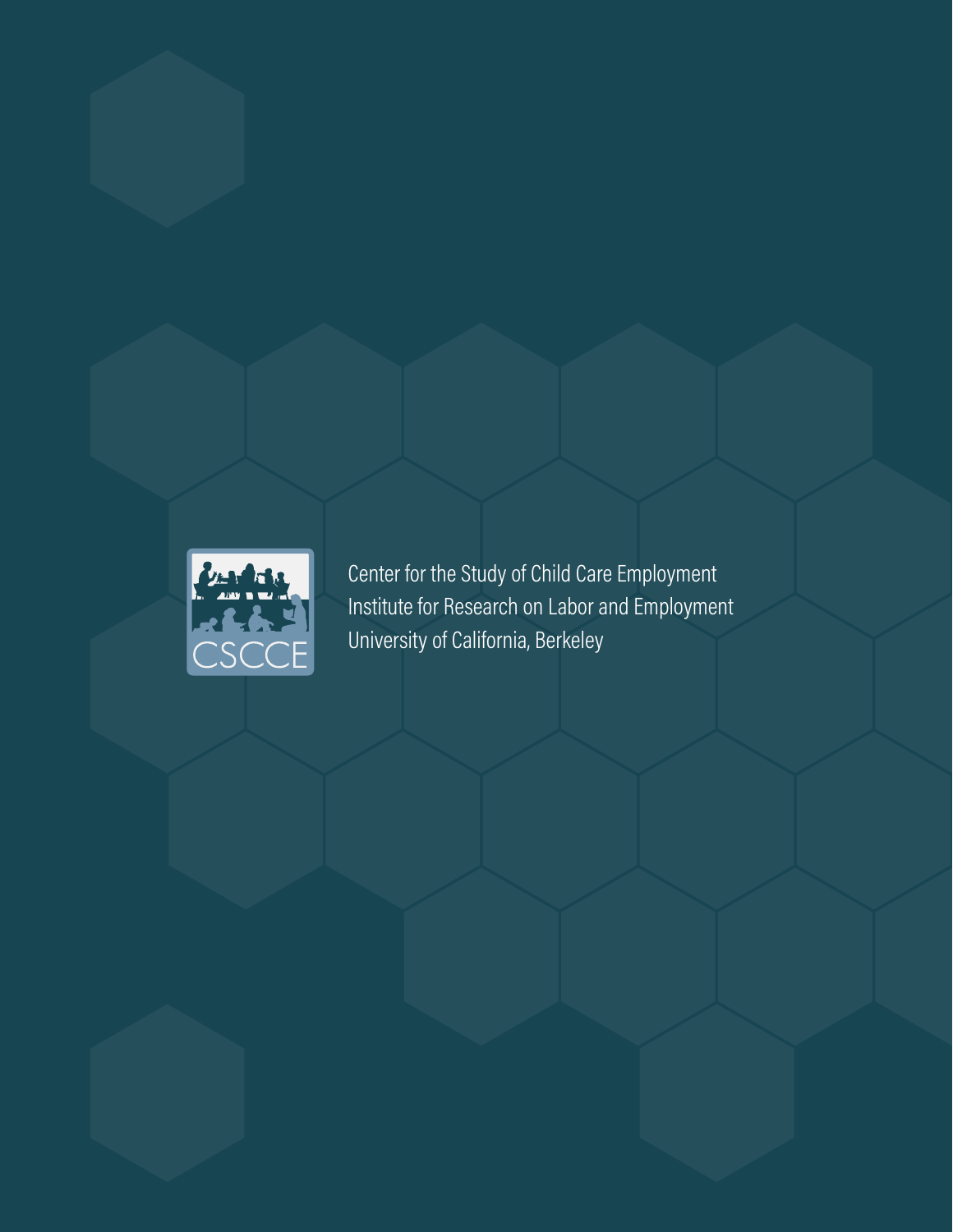© 2016 Center for the Study of Child Care Employment. All rights reserved.

#### By:

Marcy Whitebook, Ph.D. Caitlin McLean, Ph.D. Lea J.E. Austin, Ed.D

#### Suggested Citation:

Whitebook, M., McLean, C., and Austin, L.J.E. (2016). *Early Childhood Workforce Index - 2016*, *Executive Summary.* Berkeley, CA: Center for the Study of Child Care Employment, University of California, Berkeley.

Center for the Study of Child Care Employment Institute for Research on Labor and Employment University of California, Berkeley 2521 Channing Way #5555, Berkeley, CA 94720 (510) 643-8293 [cscce.berkeley.edu](http://cscce.berkeley.edu/)

Established in 1999, the Center for the Study of Child Care Employment (CSCCE) is focused on achieving comprehensive public investments that enable the early childhood workforce to deliver high-quality care and education for all children. To achieve this goal, CSCCE conducts research and policy analysis about the characteristics of those who care for and educate young children and examines policy solutions aimed at improving how our nation prepares, supports, and rewards these early educators to ensure young children's optimal development. CSCCE provides research and expert analysis on topics that include: compensation and economic insecurity among early educators; early childhood teacher preparation, access to educational opportunities, and work environments; and early childhood workforce data sources and systems. CSCCE also works directly with policymakers and a range of national, state, and local organizations to assess policy proposals and provide technical assistance on implementing sound early care and education workforce policy.

Design: BerlinRosen Editor: Deborah Meacham Printer: Autumn Press Photo Credit: Elizabeth Camacho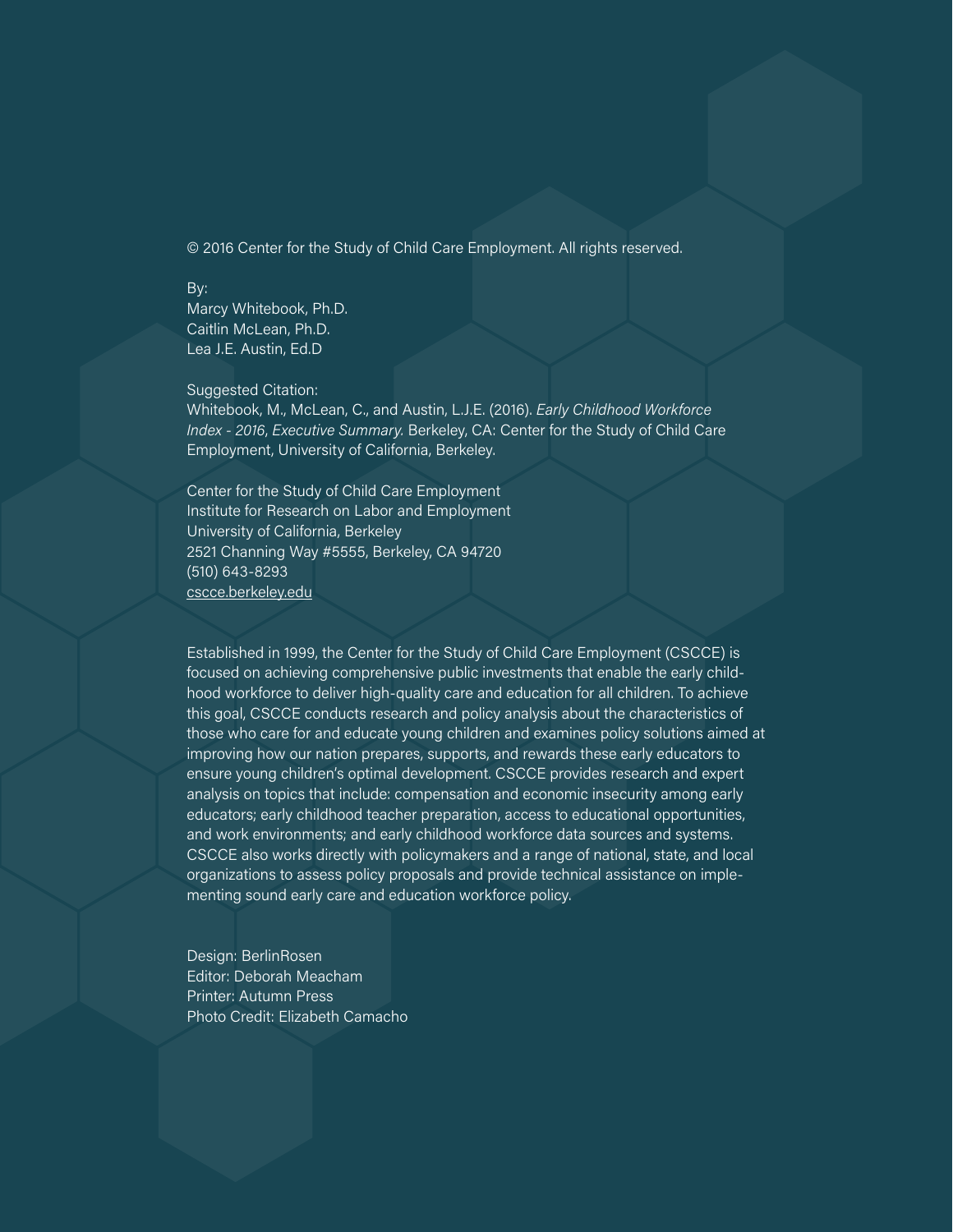## **Executive Summary**

very day, in homes and centers a<br>adults are paid<sup>1</sup> to care for and edu<br>birth and age five. Regardless of s<br>workforce is responsible for safegree very day, in homes and centers across the country, approximately two million adults are paid<sup>1</sup> to care for and educate more than 12 million<sup>2</sup> children between birth and age five. Regardless of setting or role, this almost exclusively female workforce is responsible for safeguarding and facilitating the development and

Early educators play a central role in the environments in which millions of babies, toddlers, and preschoolers develop and learn.<sup>3</sup> Our nation relies on their knowledge and skills to provide high-quality early care and education to our increasingly diverse population of children and families. Yet our system of preparing, supporting, and rewarding early educators in the United States remains largely ineffective, inefficient, and inequitable, posing multiple obstacles to teachers' efforts to nurture children's optimal development and learning, as well as risks to their own well-being.

CSCCE's 2014 report, *Worthy Work, STILL Unlivable Wages: The Early Care and Education Workforce 25 Years after the National Child Care Staffing Study*, documented that economic insecurity, linked to low wages, remains endemic among those who care for and educate young children from birth to elementary school. This condition has endured despite a much-altered landscape in which developmental scientists, economists, and business and labor leaders have widely recognized the importance of early care and education in shaping children's development, promoting the health of families, and building a strong economy.

In line with this increased recognition of the importance of ECE, there have been notable, but uneven, strides in improving the education and training levels of the ECE workforce over the last quarter century.<sup>4</sup> But efforts to link these improvements to policies and resources that address teachers' economic well-being have been largely optional, selective, and sporadic. They have not translated evenly to federal policy or funding priorities across programs, nor have they necessarily prompted state actions. A major goal of early childhood services has been to relieve poverty among children, yet many of these same efforts continue to generate poverty in the predominantly female, ethnically and racially diverse ECE workforce, especially for educators who have children of their own.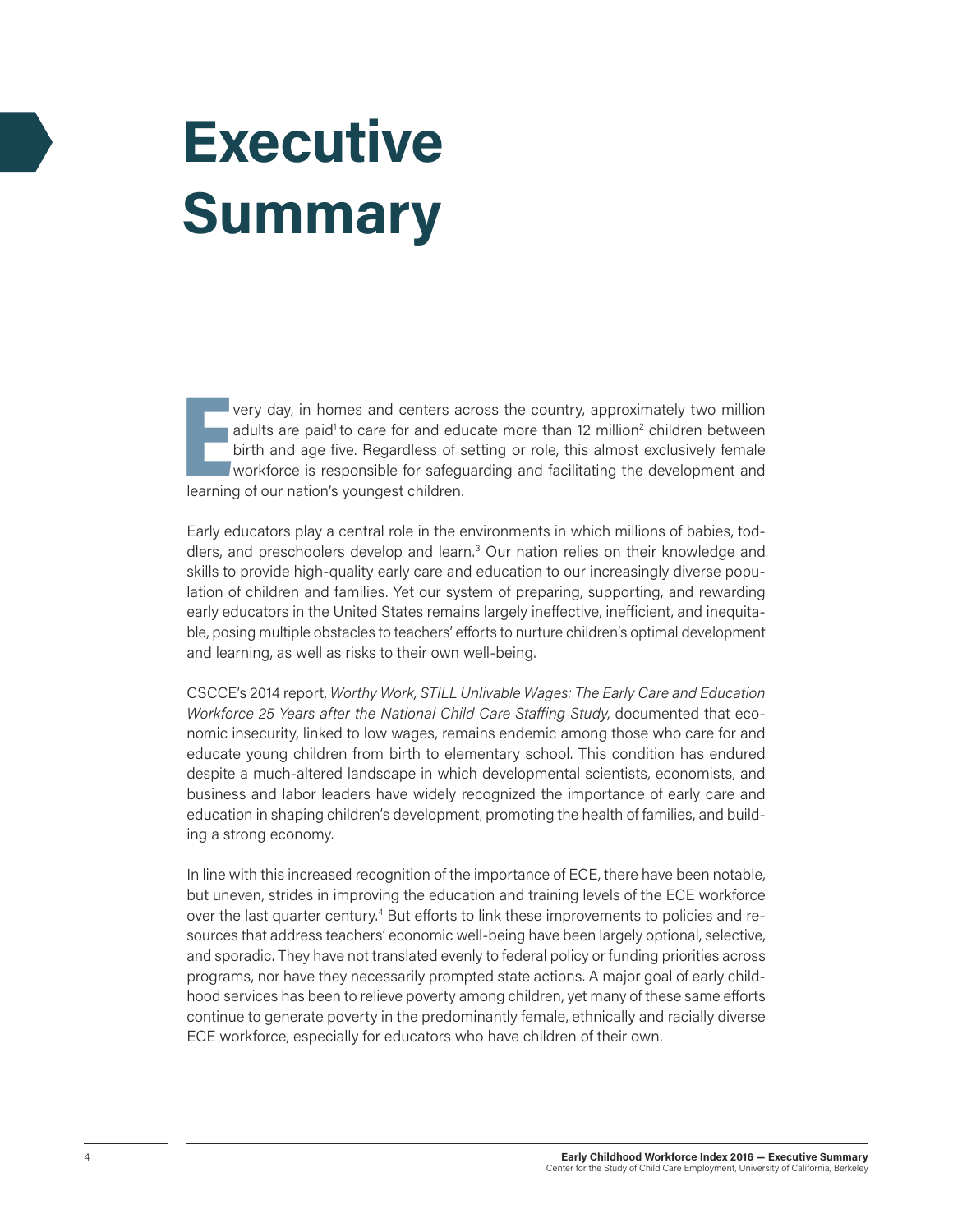## **About the Early Childhood Workforce Index**

The case for changing this status quo is incontrovertible. As a matter of justice to the early childhood workforce, their own families, and the children of the families they serve, another 25 years is too long to wait for improvements in early childhood jobs. The time is long overdue for moving from the question of why we must improve early childhood jobs to a focus on how to make it happen.

To that end, the biennial *Early Childhood Workforce Index* represents the first effort to establish a baseline description of early childhood employment conditions and policies on a state-by-state basis in order to improve early childhood jobs. Subsequent iterations of the *Index* in 2018 and beyond will provide the opportunity to identify trends and track progress in the states over time.

The *Index* provides a current appraisal of workforce conditions and policies across states.5 It is divided into three topical sections: earnings and economic security; early childhood workforce policies; and family and income support policies across occupations. In the section on earnings and economic security, we provide national and state-level data on ECE workforce pay in relation to other occupations, noting changes over time. For the remaining two sections, we have identified measurable indicators of state policy for each topic, grouped by categories within each section.<sup>6</sup> These indicators represent opportunities for state policies that have the potential to enhance the lives of the many children and adults affected by ECE employment conditions. Data sources are described within each section of the *Index*.

Based on the indicators, we assign states to one of three groups for each category as follows:

**Red represents** *stalled:* the state has made limited or no progress; **Yellow represents** *edging forward:* the state has made partial progress; **Green represents** *making headway:* the state is taking action and advancing promising policies.

In each section, we spotlight recent research or promising developments that advance new policies or improved conditions.

### **Highlights of Findings**

#### **Earnings & Economic Security**

Low wages and inconsistent expectations pose risks to the well-being and effectiveness of early educators and undermine our nation's ability to ensure equitable and high-quality services for all young children. Yet our description of early educator earnings across the country demonstrates that low wages and economic insecurity, the absence of a rational wage structure, and the low value accorded to educational attainment continue to persist in the early childhood field, decades after the first calls to remedy these conditions.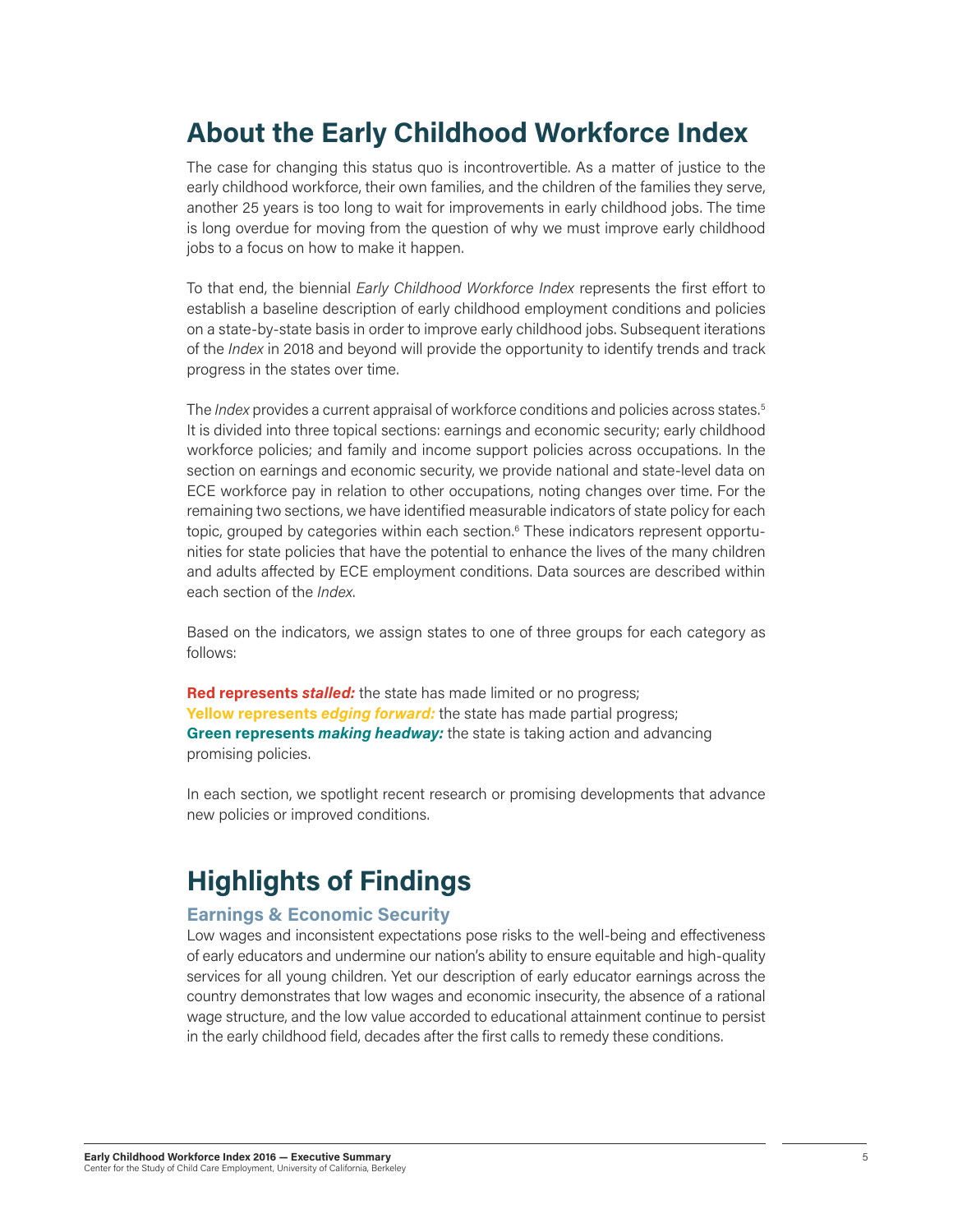The most recent national data attest to the low wages of early educators and demonstrate the earnings gap across early childhood settings and in comparison to other teaching jobs (see Figure 1). Similar patterns emerge at the state level.



Source: Occupational Employment Statistics (OES) Survey, Bureau of Labor Statistics, Department of Labor. Retrieved from http://stats.bls.gov/oes/ Note: Kindergarten and elementary school teacher earnings are reported as annual salaries. Hourly wages were calculated by dividing the annual salary by 40 hours per week, 52 weeks per year.

Nationally, child care workers are nearly in the bottom percentile (second) when all occupations are ranked by annual earnings (see Figure 2). Preschool teachers fare only somewhat better (16<sup>th</sup>) compared to kindergarten teachers, who rank 60<sup>th</sup>.

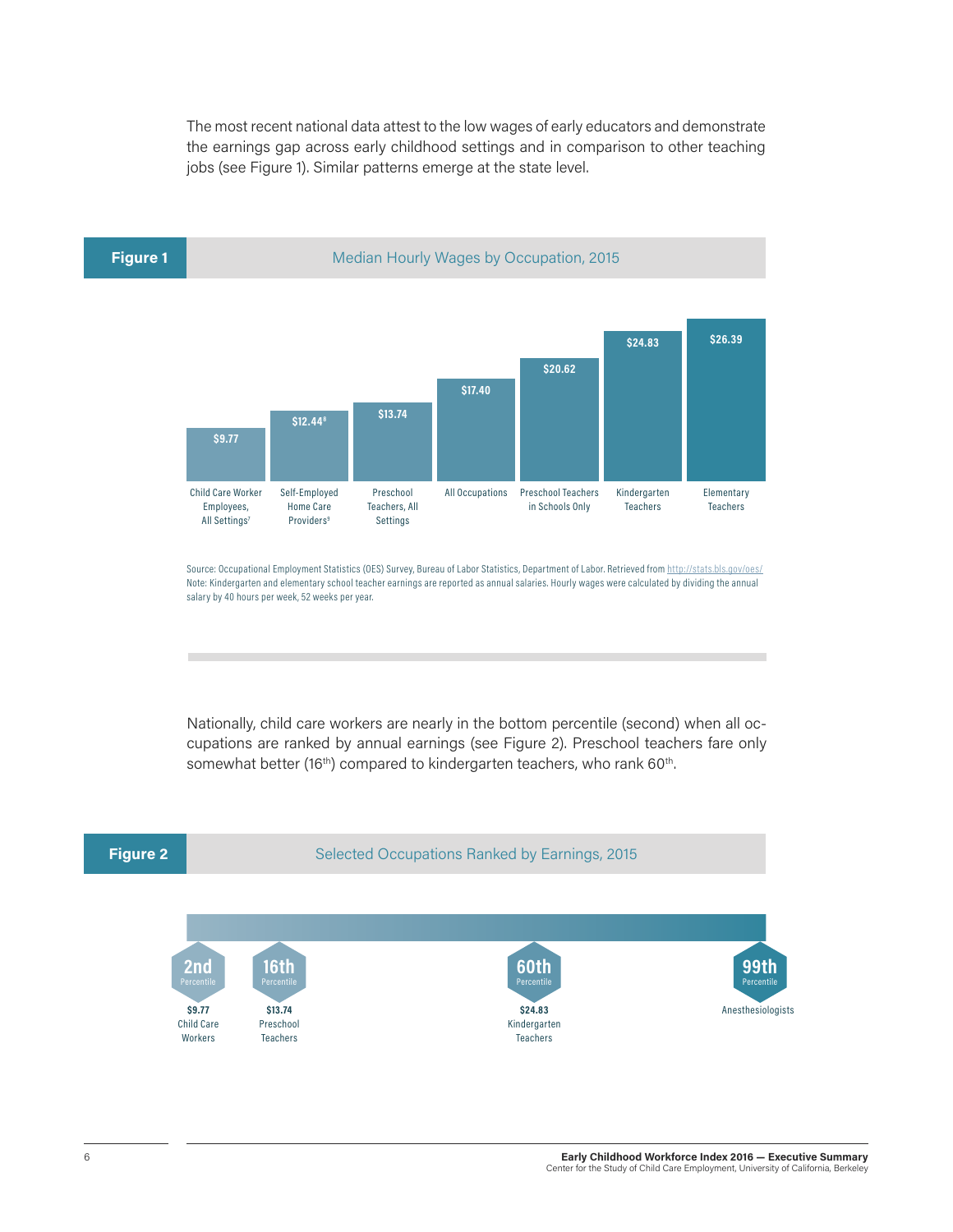Nearly one-half (46 percent) of child care workers, compared to about one-quarter (26 percent) of the U.S. workforce as a whole, were part of families enrolled in at least one of four public support programs: the Federal Earned Income Tax Credit (EITC); Medicaid and the Children's Health Insurance Program (CHIP); Supplemental Nutrition Assistance Program (SNAP), also known as food stamps; and Temporary Assistance for Needy Families (TANF) (see Figure 3).

Participation Rates in Public Support Programs by Selected Occupations & **Figure 3 Figure 3 Figure 3 Figure 3 Figure 3 Figure 3 Figure 3 Figure 3 Figure 3 Figure 3 Figure 3 Figure 3 Figure 3 Figure 3 Figure 3 Figure 3 Figure 3 Figure 3 Figure 3 Figure 3 F** 



Source: UC-Berkeley Labor Center calculations from 2009-2013. March Current Population Survey (CPS), 2009-2013 American Community Survey (ACS), program administrative data.

*For more information on early educator earnings, see "Section 3: Earnings and Economic Security" from the full Index.*

#### **Early Childhood Workforce Policies**

State policies play a powerful role in shaping early childhood jobs and, in turn, the quality of early learning experiences available to young children. State decisions regarding early educator qualifications, earnings, and work environments, and about the level of resources available for early care and education, largely determine whether advances are being made in the competencies and well-being of all those engaged in the education and care of young children. Likewise, the level of commitment to building a rigorous and comprehensive workforce data system determines whether states can reliably assess their progress toward that goal.

This inaugural edition of the *Early Childhood Workforce Index* is intended to provide a baseline description of early childhood workforce policies related to the preparation, support,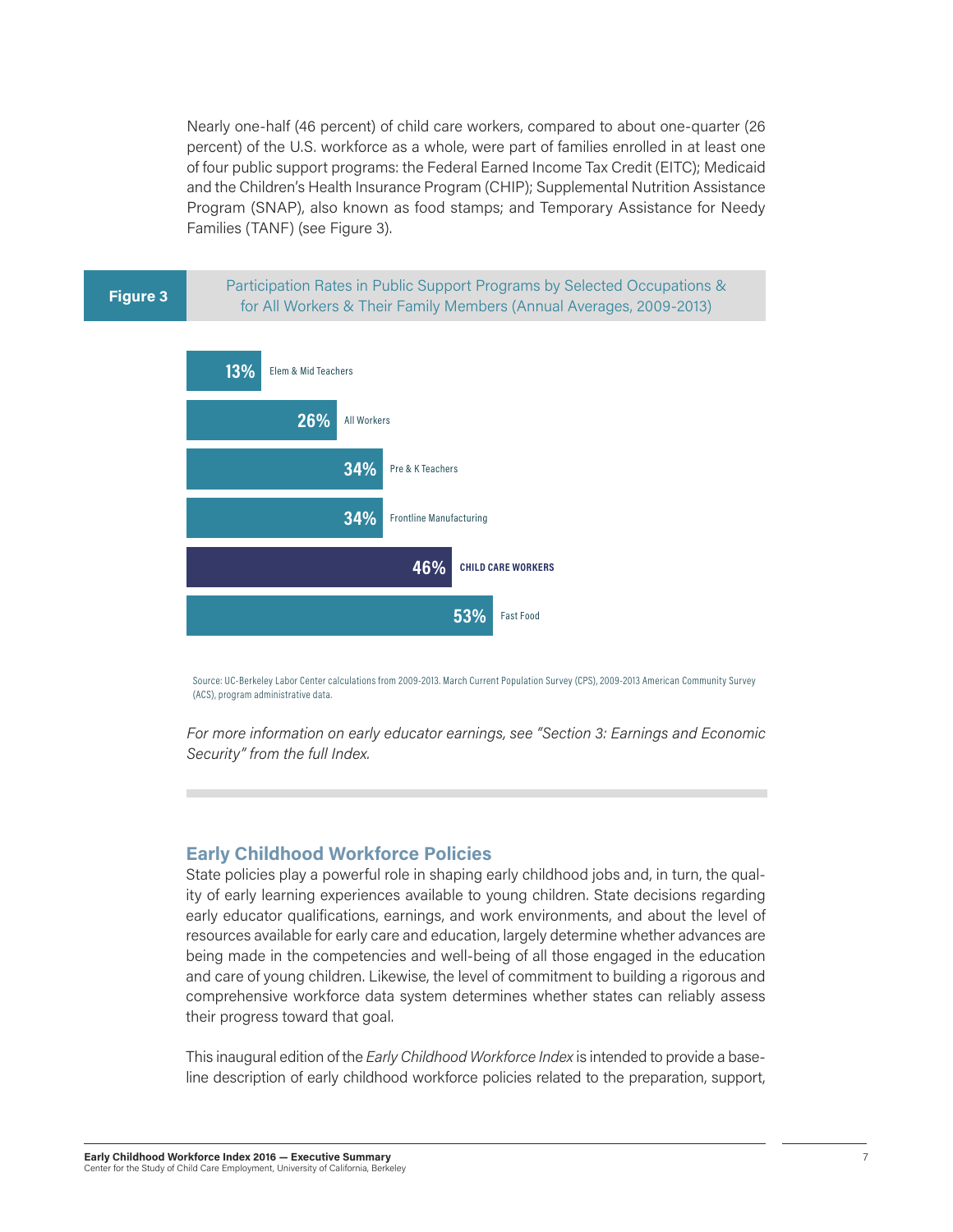and compensation for early educators and to present a path forward. We have not assessed policy implementation, nor have we defined "making headway" as a benchmark of optimal policy and practice. Rather, "edging forward" and "making headway" represent steps toward reducing the inequity, inefficiency, and ineffectiveness that characterize the current status of preparation, support, and pay for early educators in every state.

Yet, even at this baseline assessment, progress was stalled or only edging forward in the majority of states across the five categories of early childhood workforce policy that we appraised: qualifications and supports for education and training; work environments; compensation; financial resources; and workforce data. No state met the criteria of making headway in all or even most of the categories, and barely half of states were making headway in *any* of the categories (see Figure 4).





*For more information about each category and individual indicators, see "Section 4: Early Childhood Workforce Policies" from the full Index.*

#### **Family & Income Support Policies**

Record levels of economic insecurity — not only among early educators, but across occupations in the United States — have prompted some states to adopt or expand policies to mitigate the effects of low earnings and poor job quality for all workers and families. In recognition of the potential for these types of policies to contribute to improved well-being for early educators, the *Index* also provides a baseline assessment of state income support (Earned Income Tax Credit, minimum wage levels) and child care assistance policies as well as supports for health and well-being for all workers and families (e.g., paid sick days and paid family leave). Yet here, too, only a small minority of states were making headway in either of these categories, and only two states were making headway in both.

*For more information about each category and individual indicators, see Section 5: Family and Income Support Policies from the full Index.*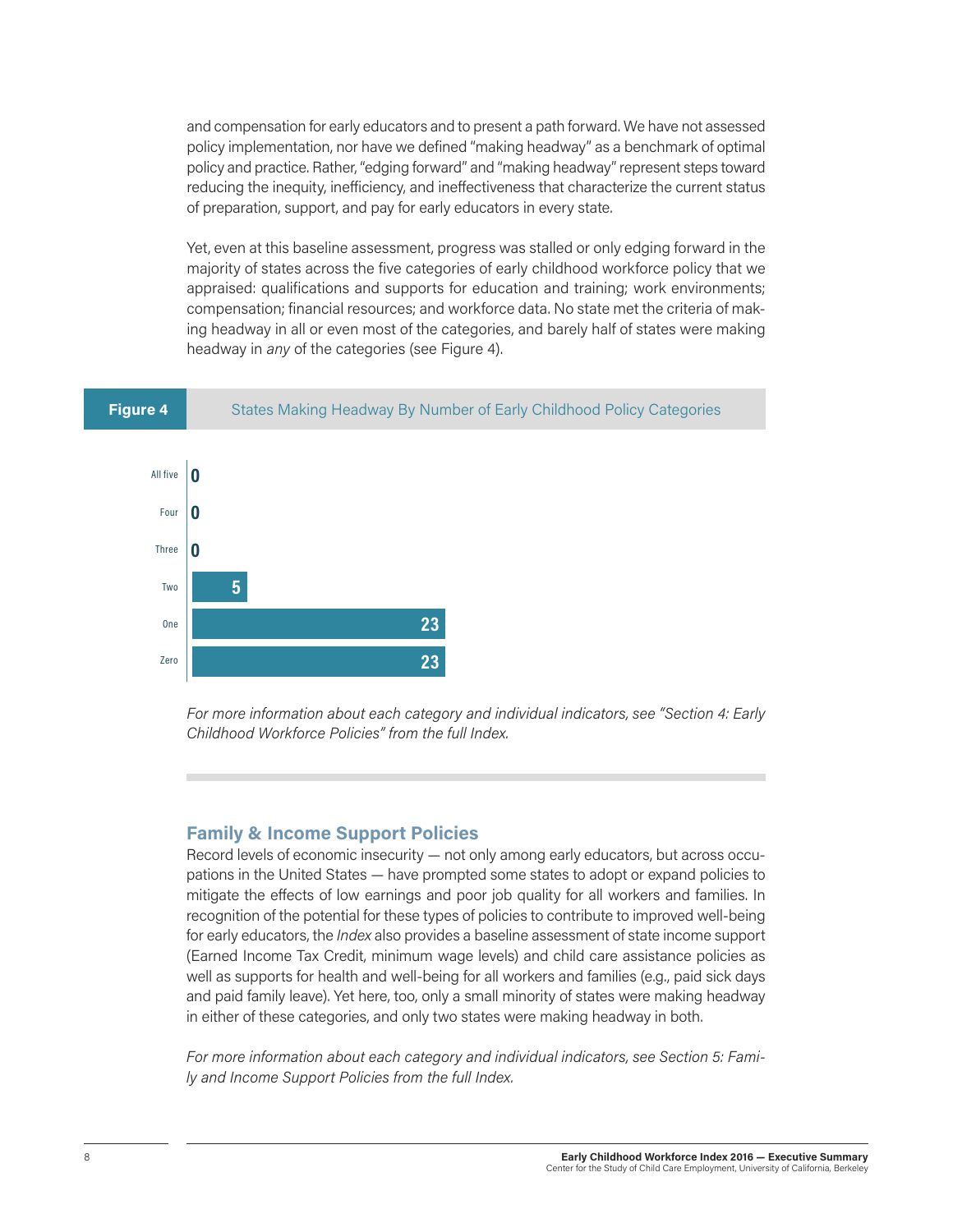## **Making Headway: Principles & Recommendations to Guide State Actions to Improve Early Childhood Jobs**

The results of this appraisal are made against a backdrop in which multiple stakeholders — policymakers, philanthropists, business leaders, researchers, and advocates — are engaged in efforts to implement evidence-based strategies for continuous quality improvement to ensure better outcomes for young children. Notwithstanding the tremendous concern and commitment of those involved, these efforts continue to shortchange the vast majority of children and their teachers.

To align our expectations for early educators with their professional development opportunities, working conditions, and earnings, we must confront the ways in which many of our state and federal policies reinforce the persistent workforce challenges and inequitable access to high-quality services experienced by most children and families. Disrupting this status quo requires a willingness to engage in more critical assessment of our approach to quality improvement, and the acceptance that effective teaching is dependent on the conditions under which educators work, their well-being, and their skills and knowledge.



Progress toward an equitable, efficient, and effective early childhood system requires advancing preparation, workplace supports, and compensation of the workforce simultaneously. Adequate preparation is necessary for teachers to develop the skills to provide high-quality learning experiences for children, but workplace supports are needed to ensure ongoing reflection, development, and educator well-being. Similarly, appropriate compensation and some measure of economic security are indispensable for attracting and retaining skilled educators. Making progress in each of these three areas additionally requires building solid foundations for these policies by securing sufficient financial resources and collecting quality, comprehensive workforce data. Further sources of public funding are required to stimulate the incubation and testing of sustainable policies to resolve compensation and other issues that have gone largely unaddressed. Data on the early

childhood workforce, across all settings and ages of children, must be collected in order to test the effectiveness of policies for preparation, support, and reward. Each of these five ingredients is essential — one cannot advance without the others — but quality data and sufficient resources are fundamental (see Figure 5).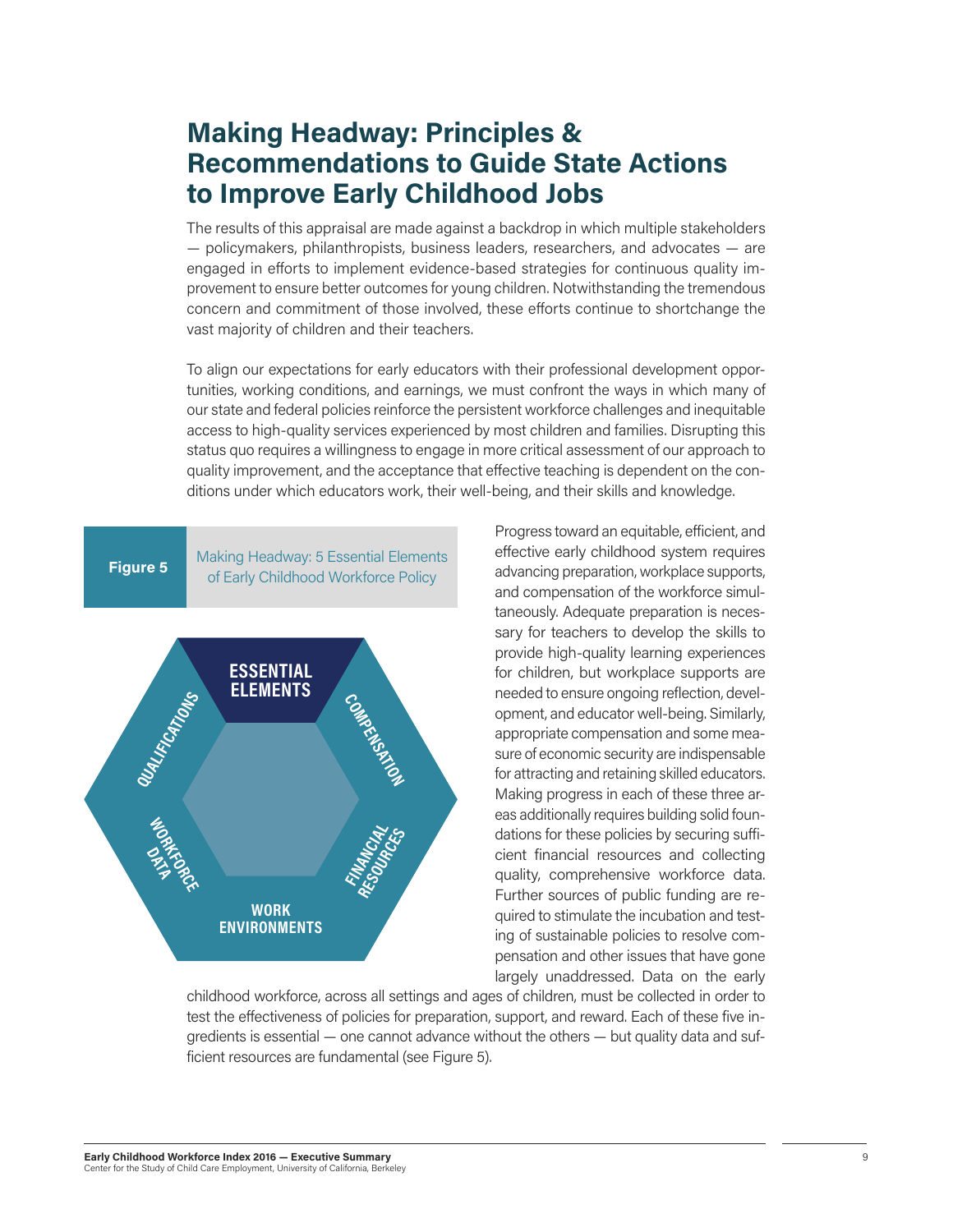## **Recommendations**

For each of the five essential categories of early childhood policy included within the *Index*, we offer specific recommendations to inform state strategies, in line with the following **core principles**:



### *Qualifications*

- Establish a minimum educational requirement that reflects foundational knowledge for *all* early educators.
- Develop well-defined career pathways, linked to requirements, from entry through leadership roles.
- Ensure that all members of the current workforce, including historical minority groups and English-language learners, have opportunities to access foundational and advanced training and education along an articulated continuum that encompasses vocational training through college degrees.

### *QRIS & Work Environments*

- Develop workplace standards, such as paid planning time, which are necessary for educators to engage in professional practice and to alleviate conditions that cause educator stress, and revise QRIS rating criteria and other state guidelines accordingly.
- Provide financial resources and other assistance to enable programs and providers to comply with standards in a reasonable period of time.

#### *Compensation Strategies*

• Identify a rational and equitable set of guidelines for determining regionally based compensation levels, including benefits, for entry-level to teacher leadership positions in line with education, training, and experience, with the stated intention of raising the current wage floor and achieving parity with the K-12 education system.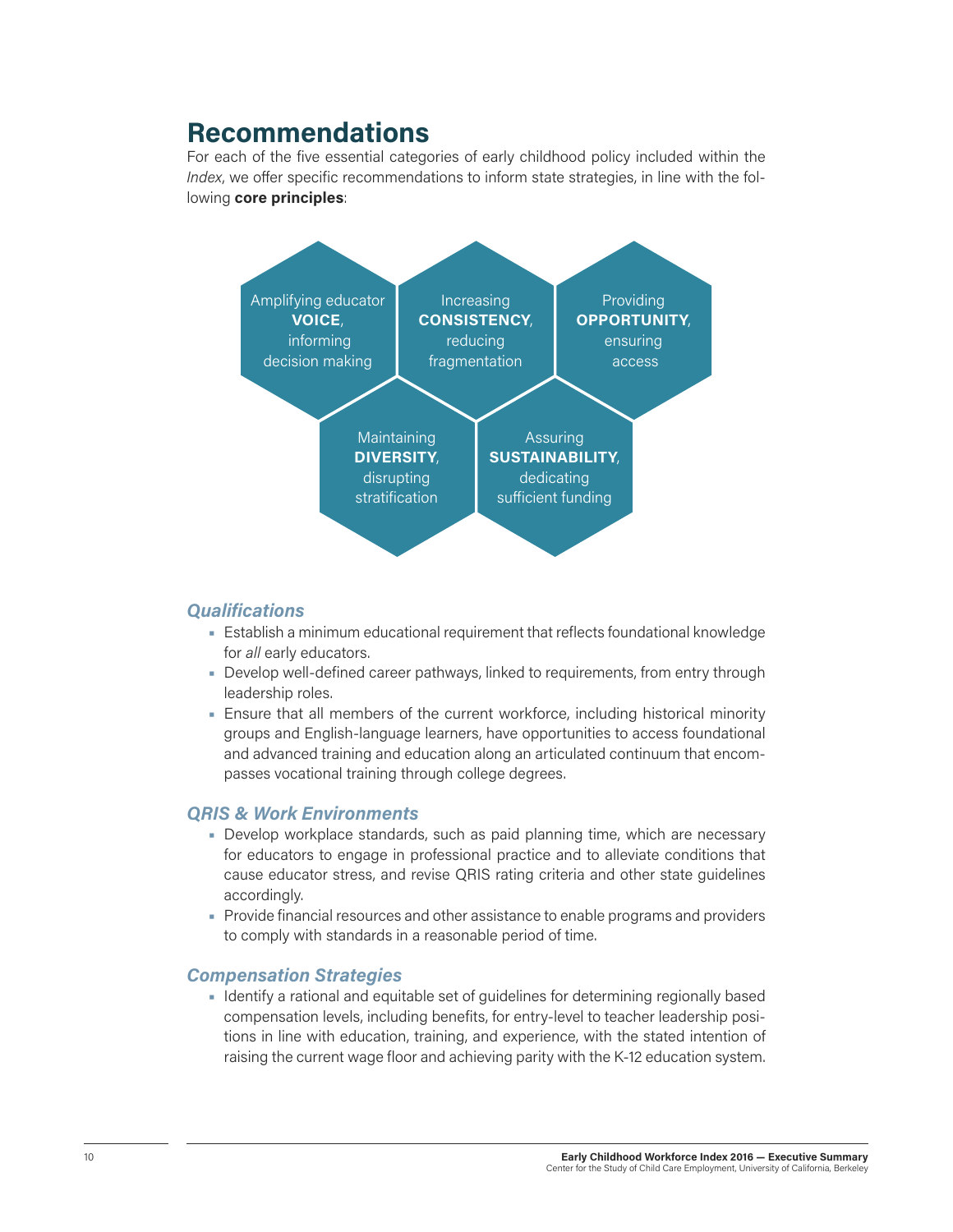• Identify ongoing sources of funding to ensure sustainable raises in base pay, in order to substantially improve the economic circumstances of early educators and to ensure the ability to attract and retain a skilled workforce.

#### *Financial Resources*

- Estimate the cost of advancing preparation, workplace supports, and compensation of the workforce in line with the above recommendations.
- Determine the extent of the cost gap between existing resources and what is required to meet recommendations.
- Commit to securing dedicated, sustainable funds to bridge the gap between the status quo and much-needed improvements.

#### *Workforce Data*

• Develop a comprehensive, up-to-date workforce data system of sufficient quality to gain a meaningful assessment of the reach of education and training opportunities and whether they are meeting the professional development needs for all early educators, across settings, whether they work with infants, toddlers, or preschoolers.

Many states have begun to embrace the goal of transforming early childhood workforce training and qualifications, even if opportunities for advancing skills and knowledge are unevenly available across the workforce and are largely dependent upon the setting and funding source of the program and ages of children with whom educators work. But states demonstrate only halting acknowledgment to date that the jobs themselves must be transformed. This transformation must include greatly enhanced status and improved material circumstances for the current and future workforce.

Absent this change, our nation will remain unable to deliver on the promise of developmental and learning opportunities for all children. We will continue to place unconscionable demands on the dedicated women who, day in and day out, do their best to support the learning and well-being of children, often against enormous odds. We will continue to witness educators leaving the field in search of employment that offers a livable wage, rewards their educational attainment, and provides the respect that is their due. And the next generation of young women and men will continue to eschew jobs teaching our youngest children.

Transforming early childhood jobs requires transforming wider early childhood policies and infrastructure and embracing early care and education as a public good. A starting point is to ensure that our definition of quality includes appropriate compensation and supportive work environments. We must also be willing to talk about the level of public investment required to provide early educators with what they need in order to enable children to succeed, while simultaneously relieving the financial burdens shouldered by families.

States making headway demonstrate that the potential to make progress is within our grasp. It is our intention and hope that the appraisal offered in this inaugural edition of the *Index* will strengthen those efforts making headway, stimulate the incubation and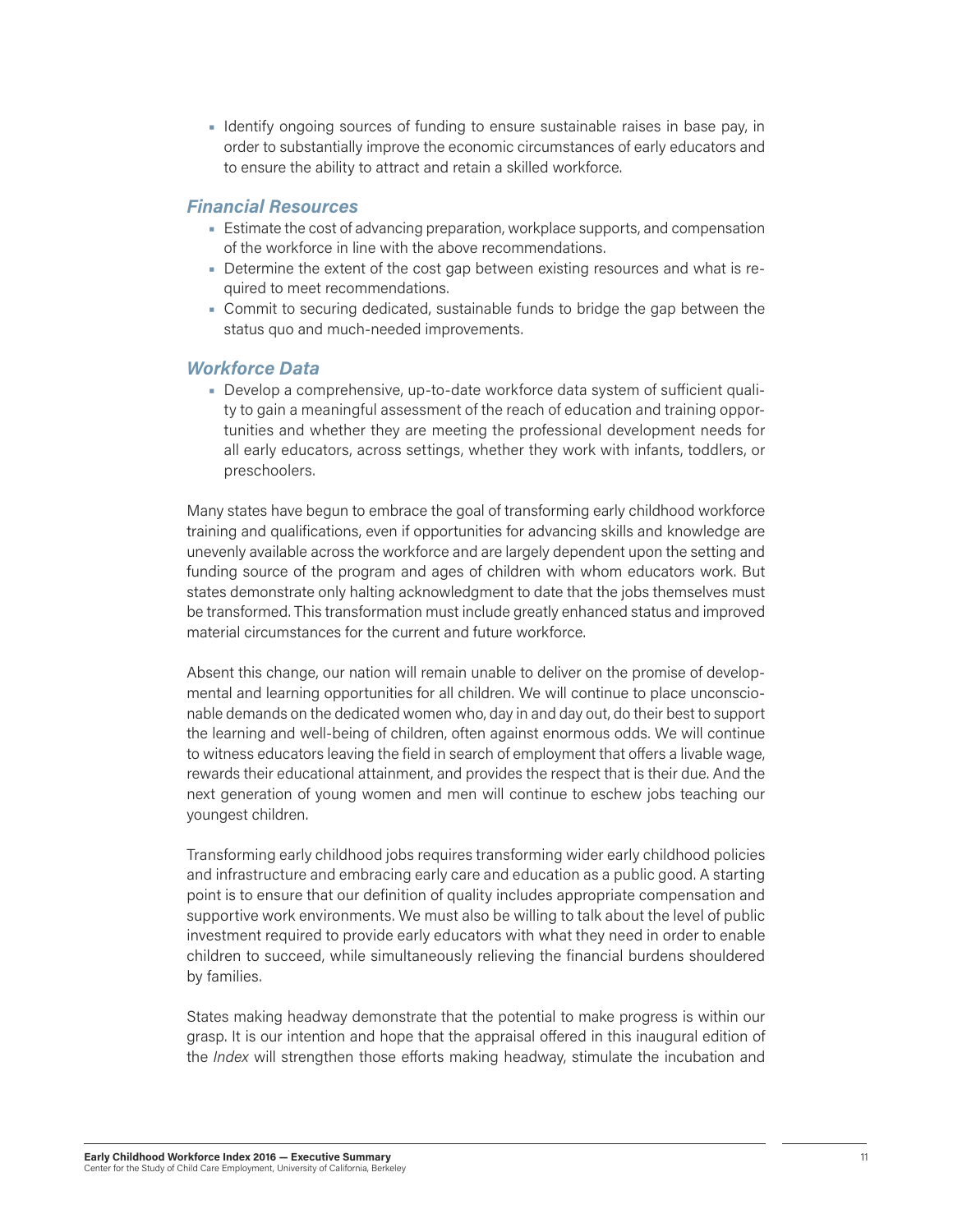testing of sustainable policies and revenue sources, and spur greater advocacy and action. To ensure that a generation from now, we no longer echo a decades-long call to action will require the joining of a chorus of voices — leaders in the ECE field, economic justice advocates, K-12 colleagues, parents, and early educators themselves — to realize a system that is equitable, efficient, and effective for children, their families, and educators.

## **Endnotes**

- 1 The NSECE estimates that an additional 2.7 million *unpaid* home-based teachers and caregivers are regularly responsible for young children not their own for at least five hours each week. We have not included unlisted unpaid providers in this *Index*, focusing only on those who are paid to care for and educate young children. We recognize, however, that unpaid individuals fulfill an important role in the lives of children and families and provide an essential service to our nation.
- 2 U.S. Census Bureau. (2013). *How Do We Know? Child Care: An Important Part of American Life*. Retrieved fro[m https://](https://www.census.gov/how/pdf/child_care.pdf) [www.census.gov/how/pdf/child\\_care.pdf](https://www.census.gov/how/pdf/child_care.pdf)
- 3 We use "early childhood workforce" or "early educators" to encompass all those who work in teaching and caregiving roles serving children prior to kindergarten.
- 4 Whitebook, M., Phillips, D., & Howes, C. (2014). *Worthy Work, STILL Unlivable Wages: The Early Childhood Workforce 25*  Years after the National Child Care Staffing Study. Berkeley, CA: Center for the Study of Child Care Employment, University of California, Berkeley, especially "Chapter 3: Then and Now: Trends in Wages, Education and Turnover Among Early Childhood Teachers" (pp. 13-40).
- 5 Our appraisal reflects policy and practice current at the time of data collection (February to May 2016).
- 6 We recognize the importance of local-level policies and initiatives, but it was not possible to do a systematic comparison across the United States. Throughout the *Index*, we note exceptional initiatives at the local level where relevant. 7 Earnings for assistants employed in home-based settings are included in these overall child care numbers.
- 8 The Occupational Employment Statistics data does not include those who are self-employed. This estimate was derived from the March 2013-2015 Current Population Survey Annual Social and Economic Supplement (CPS ASEC).
- 9 The Census Bureau distinguishes between two types of self-employed home child care providers: those who are unincorporated and those who are incorporated. The overwhelming majority (93 percent) of home-based providers are unincorporated, with average hourly earnings of \$12.44. Incorporated providers report higher earnings (\$29.65 per hour), but comprise only seven percent of all self-employed home child care providers.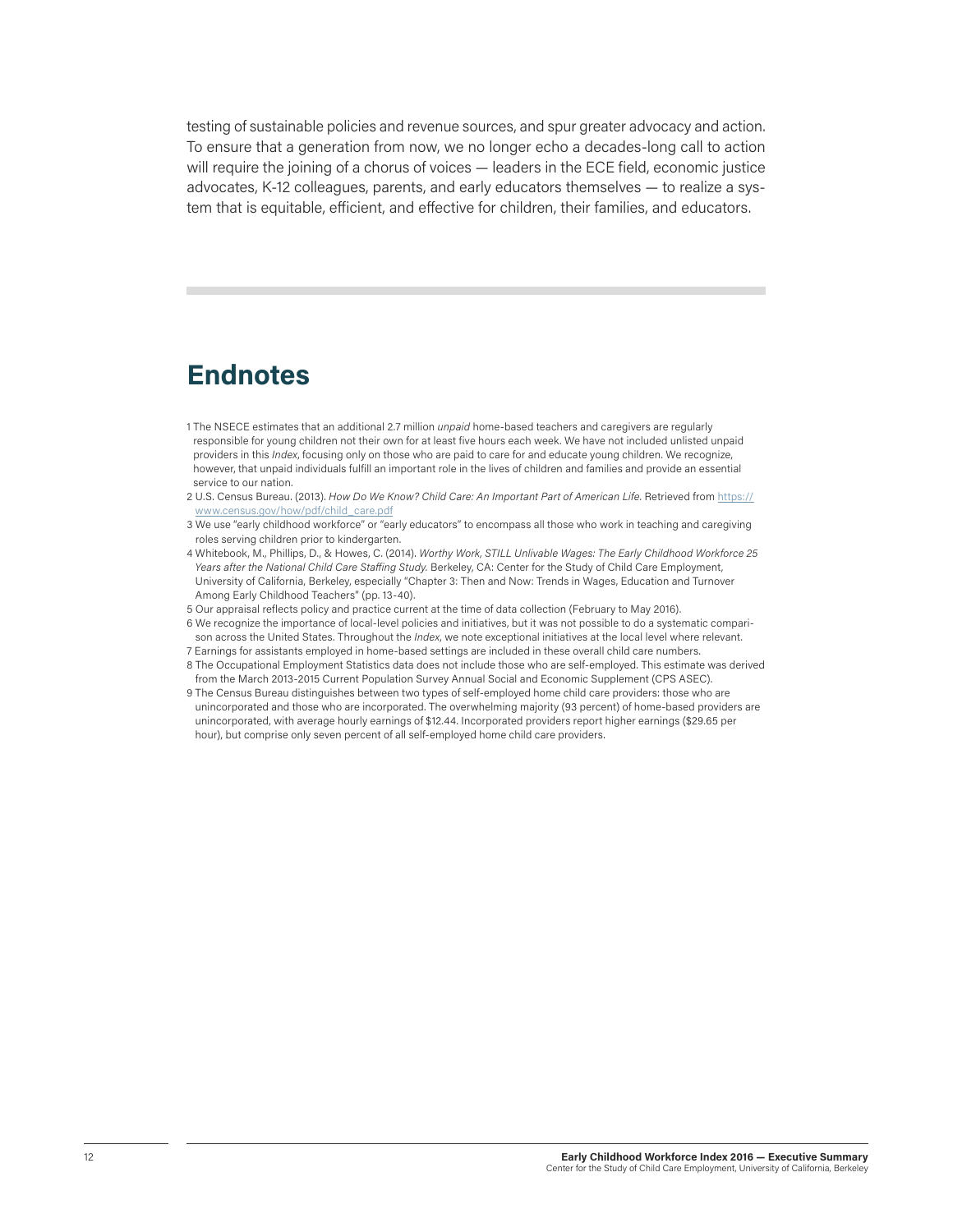## **About the State of the Early Childhood Workforce Initiative**

The State of the Early Childhood Workforce (SECW) Initiative is a groundbreaking multiyear project to shine a steady spotlight on our nation's early childhood workforce. The SECW Initiative is designed to challenge entrenched ideas and policies that maintain an inequitable and inadequate status quo for early educators and for the children and families who depend on them. Through the dissemination of data and analysis, the Initiative identifies new strategies and tracks promising advocacy efforts to secure livable and equitable wages, supportive work environments, and educational opportunities for all early educators.

This inaugural edition of the *Early Childhood Workforce Index* marks the launch of the wider SECW Initiative. Beyond the *Index,* the State of the Early Childhood Workforce Initiative consists of additional resources for advocates, policymakers, researchers, funders, and other stakeholders. Visit our interactive, online database, [http://cscce.berke](http://cscce.berkeley.edu/state-of-the-early-childhood-workforce/interactive-map/)[ley.edu/state-of-the-early-childhood-workforce/interactive-map/](http://cscce.berkeley.edu/state-of-the-early-childhood-workforce/interactive-map/), to view cross-state patterns in early childhood workforce earnings and state policies as well as profiles for each state.

#### **In the coming months, additional SECW Initiative research will examine:**

- The stratification of the early childhood workforce by race, ethnicity, and language;
- Cost estimates and financing mechanisms that ensure livable wages and reward educational attainment for the early childhood workforce;
- How states are addressing salary parity for pre-K teachers;
- The implications of new minimum-wage laws for early childhood policy;
- A user's guide to early childhood workforce data sources; and
- Current organizing and advocacy efforts.

The State of the Early Childhood Workforce Initiative is generously supported by the [Foundation for Child Development,](http://fcd-us.org/) the [Heising-Simons Foundation](http://www.heisingsimons.org), the [W.K. Kellogg](https://www.wkkf.org/) [Foundation,](https://www.wkkf.org/) the [Alliance for Early Success](http://earlysuccess.org/), and the [W. Clement and Jessie V. Stone](http://www.wcstonefnd.org/) [Foundation.](http://www.wcstonefnd.org/)

The views presented in this report are those of the authors and may not reflect the views of the report's funders or those acknowledged for lending their expertise or providing input.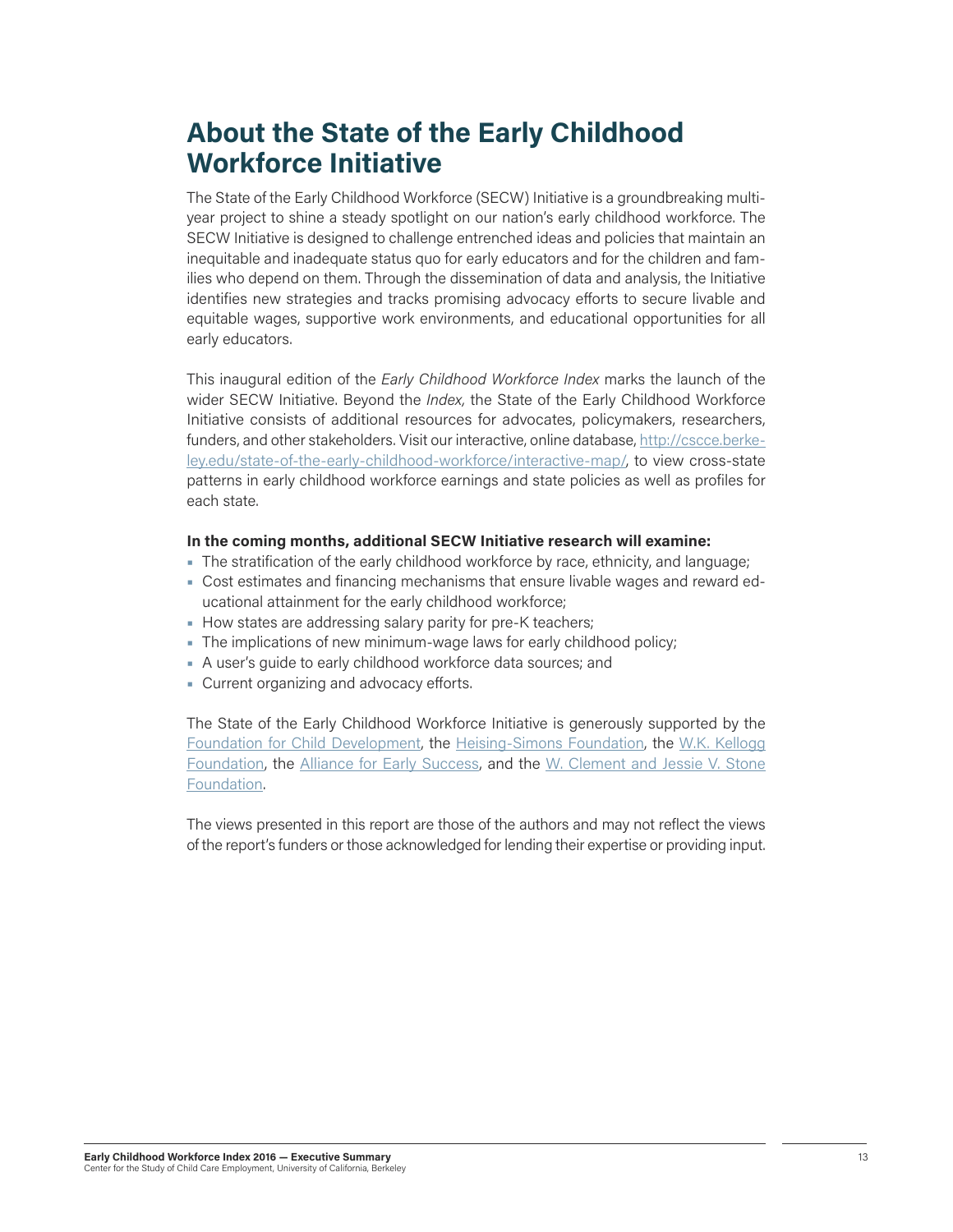## **Acknowledgments**

The *Early Childhood Workforce Index* builds upon CSCCE's 2014 report *Worthy Work, STILL Unlivable Wages* and would not be possible without the contributions of the coauthors of that report, Deborah Phillips and Carollee Howes, as well as the chapter authors.

The *Index* could not have been written without the extensive contribution of CSCCE staff: Felippa Amanta Richard Cardenas Bethany Edwards Elena Montoya Laura Sakai

We especially appreciate the advice, commentary, and review provided by our advisory council: Miriam Calderon, Bainum Family Foundation and BUILD Initiative Marquita Furness Davis, Jefferson County Committee for Economic Opportunity (JCCEO) Eugene Garcia, Arizona State University and the University of California, Berkeley Walter S. Gilliam, Edward Zigler Center in Child Development and Social Policy Peter L. Mangione, WestEd Center for Child & Family Studies Valora Washington, Council for Professional Recognition

#### As well as:

Harriet Dichter, Consultant Netsy Firestein, Advisor, Center for American Progress Joan Lombardi, Senior Advisor, Buffett Early Childhood Fund Carlise King and Early Childhood Data Collaborative partners: Elizabeth Dabney, Data Quality Campaign; Tamara Halle, Child Trends; Aaliyah Samuel, National Governors Association; Thomas Schultz, Council of Chief State School Officers

Special thanks to the National Institute for Early Education Research (NIEER) for collaborating with CSCCE to include questions on state policies regarding compensation and other supports for the pre-K workforce in the 2015 State Preschool Yearbook, and to the Center for Labor Research and Education, University of California, Berkeley, for their assistance with data collection and analysis of utilization of public income supports.

We additionally wish to extend our gratitude to the following individuals who shared their expertise and provided input into the *Index*: Debra Ackerman, Educational Testing Service Helen Blank, National Women's Law Center Sherry Cleary, New York Early Childhood Professional Development Institute Elise Crane, San Francisco Office of Early Care and Education Rose Kor, National Workforce Registry Alliance Becky Levin, American Federation of State, County and Municipal Employees Sue Russell, T.E.A.C.H. Early Childhood® National Center Cathy Sarri, Service Employees International Union Margie Wallen and the National Policy Team, OUNCE of Prevention Fund Christina Walker, Center for Law and Social Policy Billie Young, Consultant

*We extend special thanks to the 100+ state representatives who gave their time and effort to review and confirm workforce policy details for their state.*